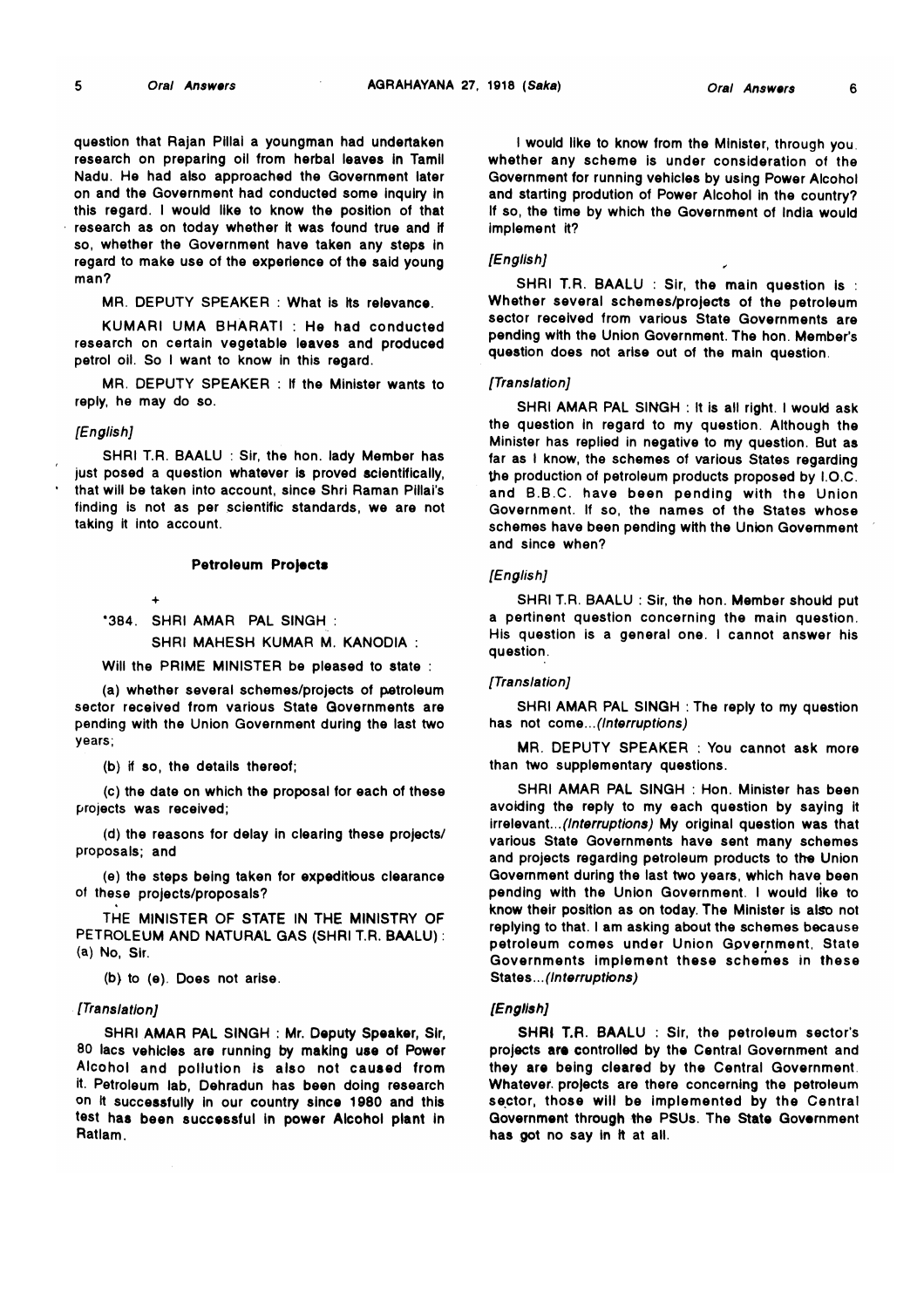## *[Translation]*

MR. DEPUTY SPEAKER : Shri Amar Paiji, please take your seat now the discussion has gone ahead.

#### *[English]*

SHRI NITISH BHARDWAJ : Hon. Deputy Speaker, Sir, the Minister in his answer has said that there are no pending projects and schemes in the petroleum sector trom the State Government. Even it we have to believe that, recently there has been some scarcity of petroleum and there is every probability that petroleum prices in the market will be hiked. Keeping that in view, does the Government have any short term or long term oil or petroleum exploration policy so that this fear of price hike of petroleum is removed from the market?

SHRI T.R. BAALU : Sir, of course, the question is not pertaining to the main question, but in the interest of this august Hous*&...(Interruptions)*

SHRI NITISH BHARDWAJ : Sir, my question is concerning the petroleum price hike...*(Interruptions)*

SHRI T.R. BAALU : Sir, the question pertains to the State Government projects. The question is, whether the State Government projects are pending with the Central Government. But in the interest of the august Hous *q...(Interruptions)*

#### *[Translation]*

SHRI NITISH BHARDWAJ : Mr. Deputy Speaker, I would like to know that *...(Interruptions)*

SHRI OM PAL SINGH 'NIDAR' : Mr. Deputy Speaker, Sir, these questions are of national importance. Why these are being kept pending*? ...(Interruptions)*

## *[English]*

MR. DEPUTY SPEAKER : The question is, whether several schemes/projects of the petroleum sector received from the various State Governments are pending with the Union Government...(Interruptions)

#### *[Translation]*

SHRI NITISH BHARDWAJ : Mr. Deputy Speaker, Sir, I want to know about the schemes received from the State Governments...(Interruptions)

SHRI SHATRUGHAN PRASAD SINGH : Mr. Deputy Speaker, Sir, he has not been replying correctly. If he does not understand the question properly, it should be amended accordingly...*(Interruptions)*

SHRI NITISH BHARDWAJ : Mr. Deputy Speaker, Sir, if no scheme of the State Government is pending, whether the State Government have been asked to take alternatives so that this price-hike may not happen, Is ft pertaining to the State Government.*..(Interruptions)*

## *[English]*

SHRI T.R. BAALU : Sir, the Government has got certain action plan to improve the crude output. If the hon. Member is interested to hear me, I can go ahead. Otherwise... *(Interruptions)*

SHRI NITISH BHARDWAJ : Sir, he is willing to give the reply and i am also willing to listen to him. Petroleum price hike is a major issue.

SHRI T.R. BAALU : Sir, it is everybody's concern. It is not only the concern of the hon. Member, it is the concern of the entire India. That is why we are planning to have some action plan. We have got six new schemes at a cost of Rs. 2,000 crore to develop the existing fields. These are : Development of B-119/121 structure; development of B-55 structure; development of B-173A structure; and the development of Heera Phase-Ill. These are all on the Western Offshore and amount to Rs 1,600 crore. The other two schemes are : Application of Insitu Combustion Technology at Balol and at Santhal Phase-ll in the Western sector which amount to Rs. 400 crore. We encourage private sector participation for the exploration of oil and gas and for development of discovered fields. The yield of crude oil from the private sector is 1.5 metric tonnes. We are planning to have better long term reservoir management of Mumbai High We are obtaining the services of international experts. Their services have been hired to review the performance of well reservoir and drilling, and for a better understanding of the fields. Periodic seismic surveys are being conducted. We have got some accelerated exploration programme which would be inducted in frontier areas. A national seismic survey will also be conducted.

We use advanced technology to increase production from the existing fields, taking up enhanced oil recovery from the projects and acquisition of foreign acreage also.

SHRI A.C. JOS : Sir, the Cochin Refinery has submitted two or three plans for the development of the Cochin Refinery and also for the production of power petrol The Hindustan Organic Chemicals have also submitted certain plans for the production of Benzene. Kerala is now experiencing intermittent troubles regarding the supply of LPG. The Cochin Refinery and the Indian Oil Corporation have submitted plans for LPG also. I would like to know from the Minister whether the plans or proposals submitted by the Cochin Refinery for the production of electricity and for the enhancement of production of LPG as well as the proposal of HOC have been accepted. If there is any delay in that! Could he kindly expedite it?

SHRI T.R. BAALU : As far as the Cochin Refinery power project is concerned, I only advised the hon. Member who comes from the State that I was always interested to go for an MOU for the project. It is under consideration... *(Interruptions)*